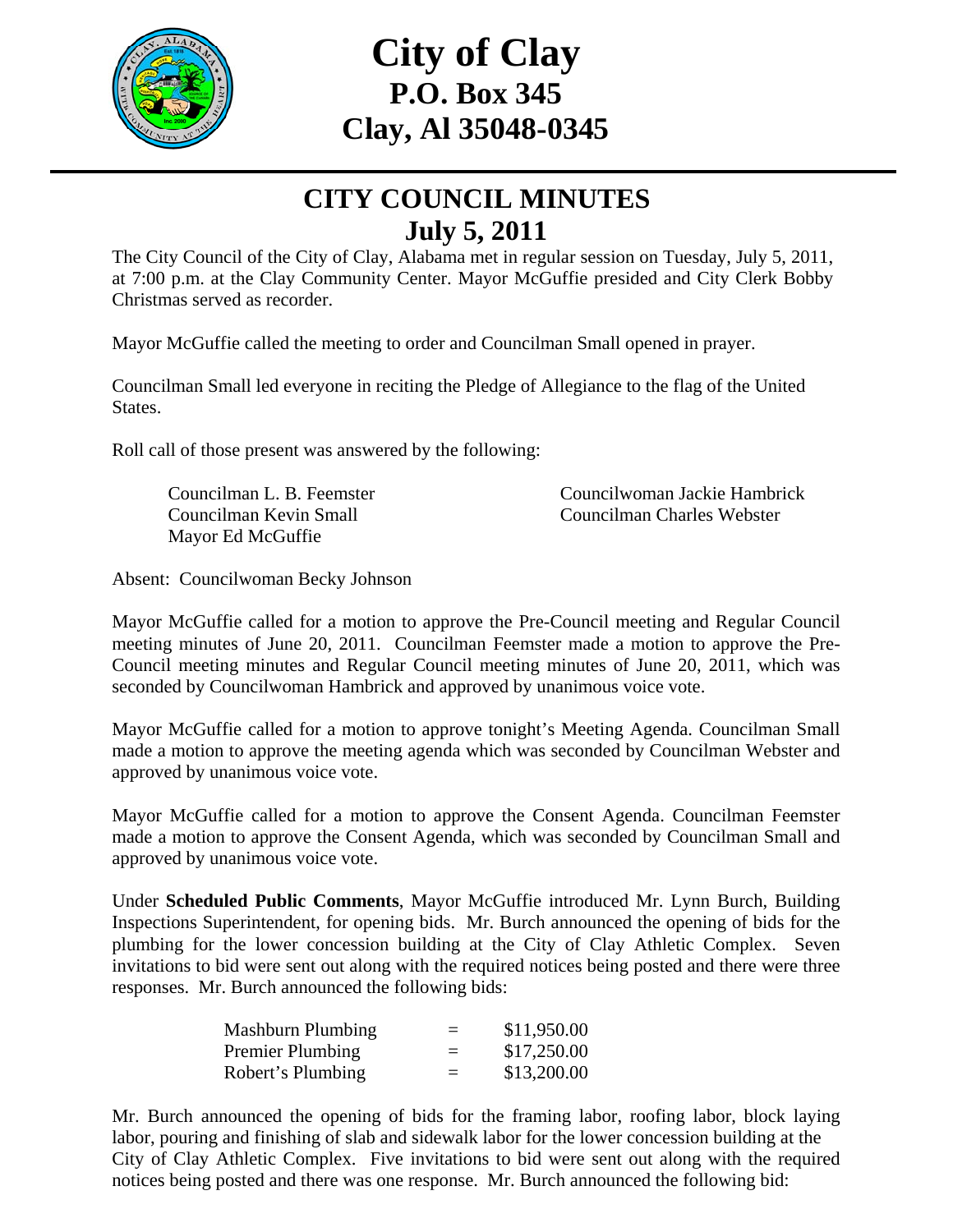

# **City Council Meeting July 5, 2011**

Page 2

R & K Construction

| Framing Labor                    |     | \$2,656.00  |
|----------------------------------|-----|-------------|
| (Set Truss & Decking)            |     |             |
| Roofing Labor                    |     | \$1,575.00  |
| Poured Concrete Slab Labor =     |     | \$1,465.00  |
| <b>Poured Concrete Sidewalks</b> | $=$ | \$3,108.00  |
| $(1480' \times 2)$               |     |             |
| <b>Block Laying</b>              |     | \$7,840.00  |
| $(2,800$ blocks x 2.80 a block)  |     |             |
| <b>Total Labor</b>               |     | \$16,644.00 |
|                                  |     |             |

Under **Reports from Standing Committees** Councilman Feemster was recognized for a report from the **Public Safety Committee**. He stated that Mr. Scott Demick from ADEM had contacted him to discuss brownfield sites and would visit the city the last week in July for a review of these sites in the city. Councilman Feemster announced that the Public Safety Committee would be working on a Disaster Preparedness Plan for all city facilities.

Councilman Feemster introduced Sgt. Brian Allison from the Jefferson County Sheriff's Department who had recently been placed in the position over the Neighborhood Watch Program. Sgt. Allison stated he had a fondness for this area because he went to school at Clay Elementary and was the School Resource Officer at Clay Chalkville High School for five years. He stated he was available and would like to be invited to Homeowners Association meetings and any other groups about the Neighborhood watch program. He encouraged everyone to contact him if there was any way he could help and he gave his office and cell phone numbers.

Councilwoman Hambrick was recognized for a report from the **Committee on Community Development, Environmental, Historical, Library and Seniors**. She encouraged everyone to bring their children to the Summer Reading Program being sponsored by the Library. Also, she announced that the Historical Society was organizing an auction to be held on July 30 at 2:30 p.m. to raise funds to build a fence around the Wear Cemetery where Mr. Samuel Wear, a Revolutionary War veteran, is buried. She requested donations from everyone for this fund raiser.

Under **Committee on Annexation, Business, Census, Planning & Zoning and Schools**, Councilwoman Johnson was not present for a report.

Councilman Small was recognized for a report from the **Committee on Building Inspections, Sanitation, Streets and Utilities**. Councilman Small stated that the city was blessed not to have the damage from the April storms, however, the small storms that have come since have caused some damage and the Public Works employees have been cleaning up after them to the point that they have hauled off over twenty truckloads of debris. Also, Councilman Small reported that the recent reports show that Public Works has been turning out Work Orders at a fever pitch.

Councilman Webster was recognized for a report from the **Parks and Recreation Committee**.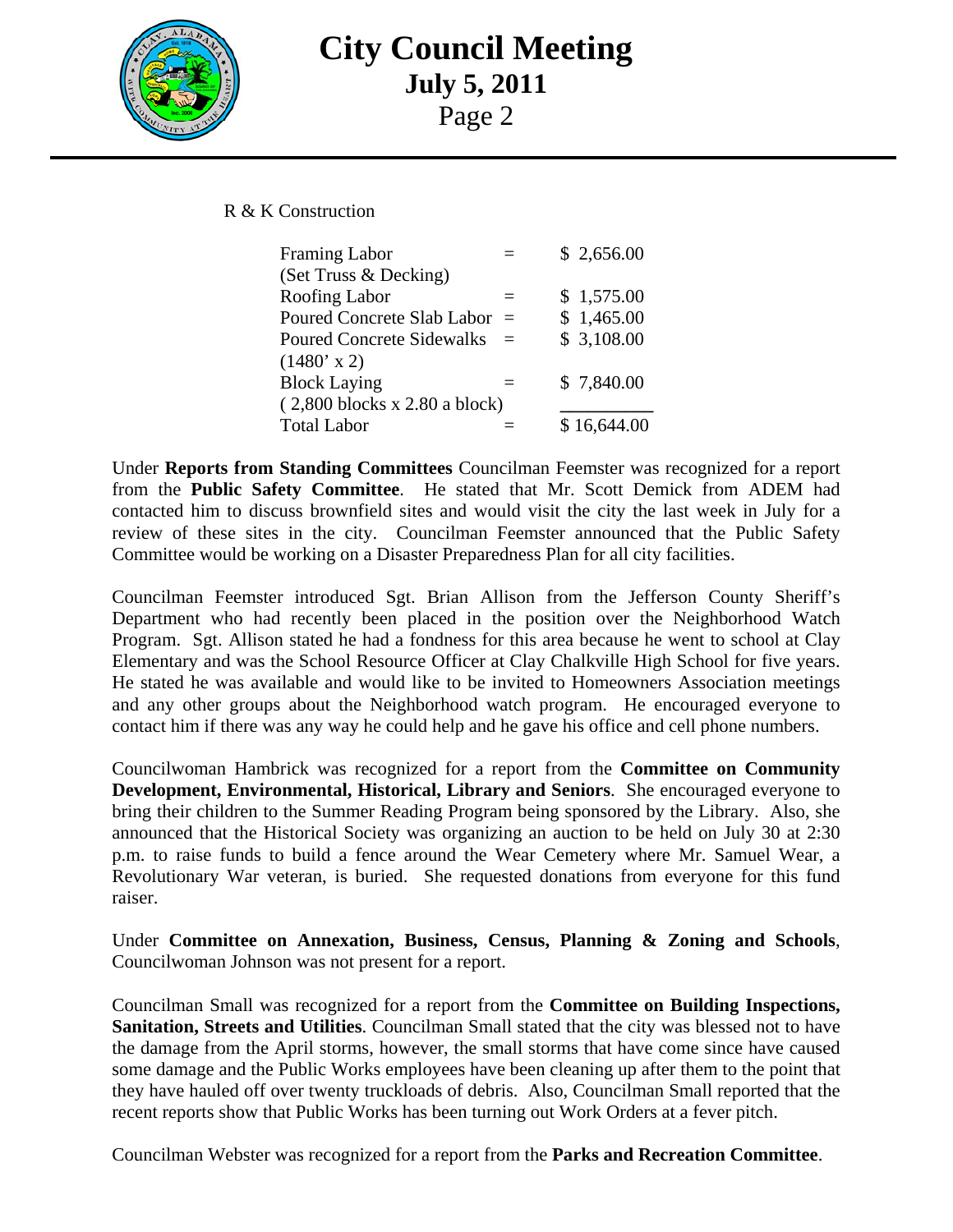

### **City Council Meeting July 5, 2011**  Page 3

He reported that the Community Wide Singing would be this Saturday July 9 from 6 p.m. to 8 p.m. and encouraged everyone to attend. Also, Councilman Webster reported that there was a Resolution later in the meeting to award the bid for Cosby Lake Park Phase 1 Bridges.

Under **Reading of Petitions, Applications, Complaints, Appeals, Communications, etc.** Mayor Mayor McGuffie announced there was nothing to report.

Under the **City Clerk's Report**, City Clerk Bobby Christmas reported that the account balances in the 4  $\&$  5 Cent Gasoline Fund = \$52,156.53; 7 Cent Gasoline Fund = \$68,769.68 AmFund Account =  $$527,000.00$ ; Capital Improvement Fund =  $$73,486.13$ ; Concession Stand = \$6,476.98; Contractors Bond = \$43,375.76; General Fund = \$491,475.50; Library Fund = \$11,398.20; and Senior Citizens Fund = \$7,811.47.

Under **Resolutions, Ordinances, Orders and Other Business** Mayor McGuffie called for a motion to enter into Unanimous Consent. Councilman Feemster made a motion to suspend the regular rules of order and enter into Unanimous Consent which was seconded by Councilman Small.

That the motion was put before the Council and a roll call vote was conducted with the results as follows:

Yeas: Council members Feemster, Hambrick, Small, Webster and Mayor McGuffie

Nays: None

Mayor McGuffie introduced Resolution  $2011 - 17$ , A Resolution Designating the Fire Marshal for the City of Clay, which was read by City Clerk Bobby Christmas.

Councilman Feemster made a motion to approve Resolution 2011 – 17 which was seconded by Councilman Webster.

That the motion was put before the Council and a roll call vote was conducted with the results as follows:

Yeas: Council members Feemster, Hambrick, Small, Webster and Mayor McGuffie

Nays: None

Mayor McGuffie recognized Center Point Fire Chief Donnie West and Captain Matt Angelo. Chief West stated that he had promoted Mr. Angelo to the rank of Captain about a month ago and he would be the Fire Marshal and would be enforcing the life safety codes and coordinating community events. Captain Angelo stated he served on the city's Public Safety Committee and was proud to be able to serve in his current job.

Mayor McGuffie introduced Resolution 2011 – 18, A Resolution to Award Bids for the Cosby Lake Park Phase I Bridges, which was read by City Clerk Bobby Christmas.